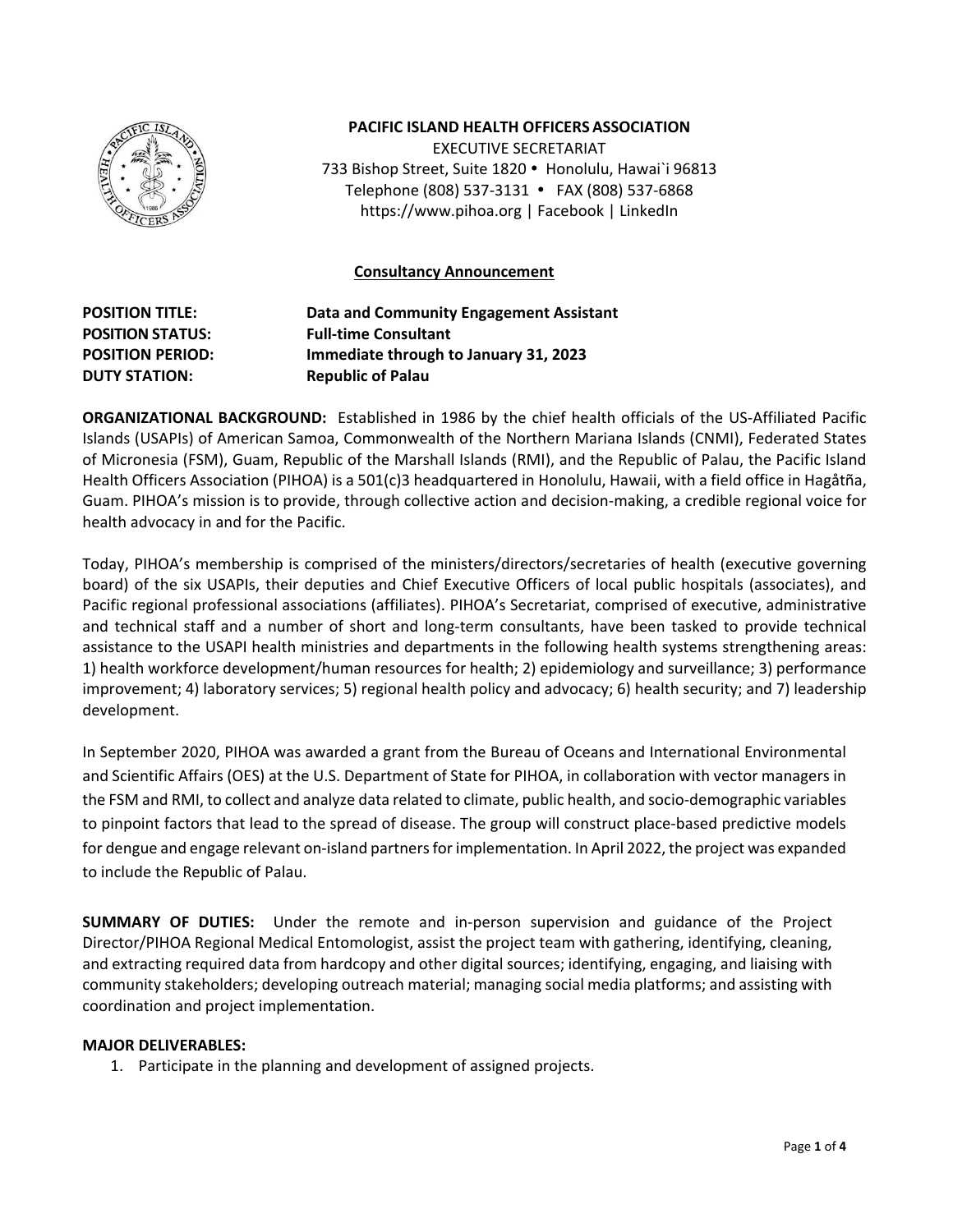- 2. Assist the project team (PIHOA, grantor, vector managers, and other consultants) in gathering, identifying, cleaning, and extracting required data (e.g. health, socio‐economic, weather/climate, etc.) from hardcopy and other digital sources.
- 3. Read and understand protocols.
- 4. Assist the project team in providing end‐user training and support implementation of predictive modeling processes into the country's early warning system.
- 5. With guidance from the project team, troubleshoot information storage issues and analyze protocols; propose modifications to other researchers/project leader.
- 6. Collect, track, and prepare spreadsheets summaries, charts, and tables for reports.
- 7. Adhere to safety and compliance guidelines as well as standards regarding confidentiality and management of data/information.
- 8. Assist in the development of procedures for the collection and integration of data sources, to include forms and documents needed for data processing and analysis.
- 9. Identify community needs through communication and collaboration with community-based organizations, local leaders, and service providers, including public and nonpublic sector agencies.
- 10. Gather community stakeholders' feedback from surveys, focus groups, and community engagement events.
- 11. Assist with producing outreach and community engagement materials, press releases, and other media to inform the community and partners of project progress.
- 12. Assist with the preparation for and delivery of presentations at meetings, webinars, and collaborative activities; develop, organize, and facilitate various meetings, training, and other events for the purpose of building resources, expanding project partnership capacity, enhancing communication between project partners and the community, and providing education across the USAPI.
- 13. Maintain required documentation (agendas, rosters, minutes, site visits, community activities, etc.) for all engagement activities.
- 14. Provide regular engagement activity progress reports/feedback to the project team.
- 15. Knowledgeably and effectively communicate project information.
- 16. Work with leadership to continuously evaluate process, identify problems, and propose process improvement strategies.
- 17. Complete other deliverables as agreed upon, in compliance with PIHOA contract.

# **PRIMARY QUALIFICATIONS:**

- **Education:** Associate degree in biomathematics, environmental science, related biological science, marketing, business, or another related field.
- **Job Experience:** One-year experience as a data assistant. Experience with end-user training and support. Experience with using data/statistical software. Minimum 3 years of related experience in marketing, business development, community engagement, or the healthcare industry.
- **• Job Knowledge:** Experience in supporting multi-disciplinary teams working across multiple locations; and able to effectively communicate with respect and diplomacy with a range of people from differing backgrounds, value systems, cultures, religious affiliations, and varying degrees of English-speaking and writing competencies. Ability to quickly learn and synthesize scientific concepts into understandable presentations for different audiences. Experience in community engagement and public outreach, including public speaking. Demonstrated ability to work in a team‐oriented environment with virtual/little supervision.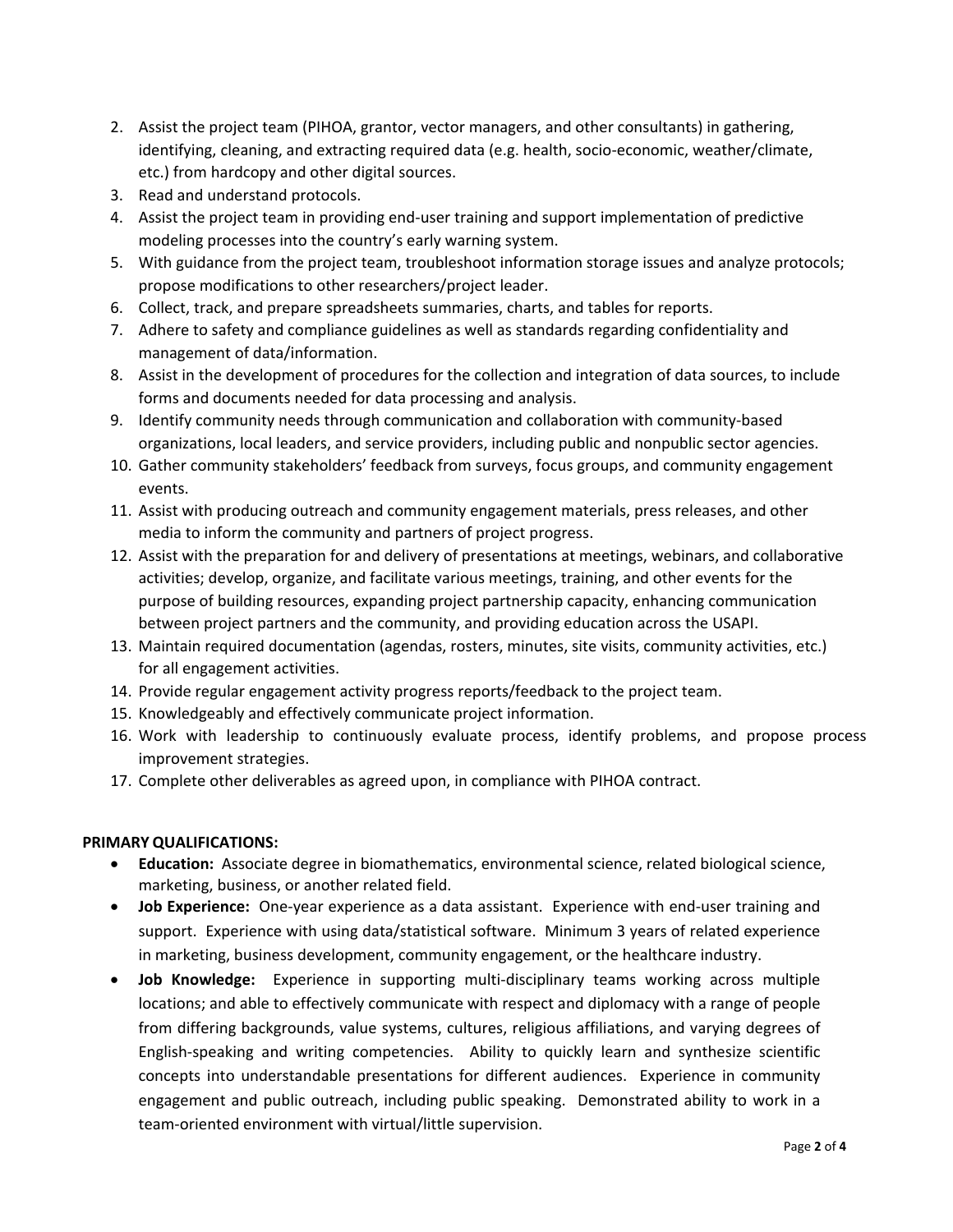- **Other Requirements:** A successful applicant: will have excellent communication and report‐writing skills; the ability to work independently on projects; must have advanced English written and oral communication skills; must be proficient with Microsoft Office software applications (e.g. Excel, PowerPoint, Word, Outlook, and Publisher); must meet project objectives and deadlines; be objective and flexible to adapt to changes in priorities and work assignments; communicate with diplomacy and tact, especially concerning difficult and sensitive issues; gain and maintain the confidence and cooperation of others, collaborate, and work in multidisciplinary teams. Must be able to attend public events in outdoor venues in all weather conditions and must possess a valid driver's license.
- **Travel:** Must be willing and able to live and work in a USAPI jurisdiction throughout the contract period.
- **Other Requirements:** If not a citizen of Palau, must obtain a visa that allows for residency and employment in the Republic of Palau. Please be advised that PIHOA does not pay for passport and visa expenses. These will need to be valid and in good standing prior to PIHOA consultancy. PIHOA reserves the right to conduct security and background checks on successful applicants. Must possess a valid driver's license.

# **PREFERRED QUALIFICATIONS:**

- An undergraduate degree in biomathematics, environmental science, a related biological science, marketing, or a marketing‐related discipline.
- Experience in developing predictive models.
- At least one year of relevant experience related to research, data analysis, management, and processing as stated above.
- Computer skills, good communication, and critical thinking.
- Proficient in basic technical skills and the operation of data collection equipment.
- Able to quickly learn and utilize computer programs as needed.
- Knowledge of climate sciences, vector management or health fields
- Previous marketing and/or grassroots/community outreach experience a plus.
- 5 years of outreach experience serving low-income populations.
- 3 5 years project management experience, preferably in a health care or outreach setting.
- Experience presenting to influencer and low‐income audiences.
- Able to gather and synthesize information from a wide variety of people and sources.
- Fluency in a second language highly desirable.

**PHYSICAL/MENTAL DEMANDS:** Requires prolonged sitting and some standing, walking, kneeling, and bending, requires eye‐hand coordination and manual dexterity sufficient to operate computer keyboard and office equipment, and to travel in infrastructure and resource‐limited and/or rural and jungle/atoll/mountainous environments. Requires normal range of hearing and vision to perform duties. Requires occasional lifting, up to 45 pounds. Must be able drive a vehicle.

**COMPENSATION:** Commensurate with qualifications and experience, up to a flat rate consultancy fee of \$2,400 USD per month. Fringe and other benefits are not covered under PIHOA consultancy contracts.